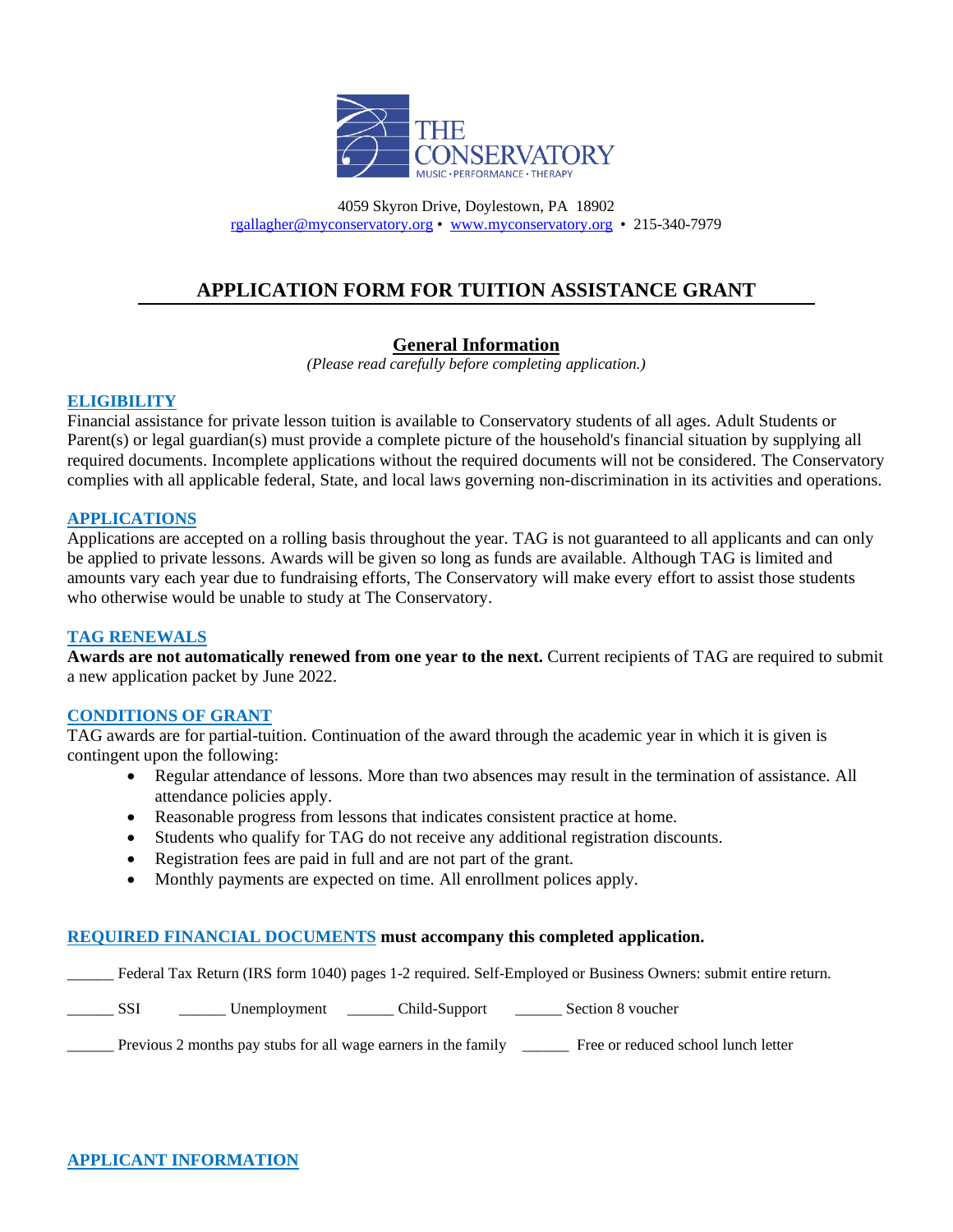*(Please use additional forms to fill out just the applicant section for additional students.)*

| Name of Student                                                 |            |            |                | Date of Birth   |  |  |  |
|-----------------------------------------------------------------|------------|------------|----------------|-----------------|--|--|--|
|                                                                 |            |            |                |                 |  |  |  |
|                                                                 |            |            |                |                 |  |  |  |
|                                                                 |            |            |                |                 |  |  |  |
|                                                                 |            |            |                |                 |  |  |  |
|                                                                 |            |            |                |                 |  |  |  |
| Is this a request for Music Therapy services?                   | <b>YES</b> |            | NO.            | (please circle) |  |  |  |
| Is this a request for Adaptive Music lessons?                   | <b>YES</b> |            | N <sub>O</sub> | (please circle) |  |  |  |
| Is this an application for a renewal of a previous scholarship? |            | <b>YES</b> | NO             | (please circle) |  |  |  |
| Are you currently enrolled at The Conservatory?                 | <b>YES</b> |            | NO             | (please circle) |  |  |  |
|                                                                 |            |            |                |                 |  |  |  |
|                                                                 |            |            |                |                 |  |  |  |

#### **PARENT/GUARDIAN INFORMATION**

*(To be completed by parents/guardians of dependent children)*

| Parent/Guardian 1                                               |           |          | Parent/Guardian 2                                              |  |        |                                                                                                                      |  |
|-----------------------------------------------------------------|-----------|----------|----------------------------------------------------------------|--|--------|----------------------------------------------------------------------------------------------------------------------|--|
|                                                                 |           |          |                                                                |  |        |                                                                                                                      |  |
|                                                                 |           |          |                                                                |  |        |                                                                                                                      |  |
|                                                                 |           |          |                                                                |  |        | <u> 1989 - Jan James James James James James James James James James James James James James James James James J</u> |  |
|                                                                 |           |          |                                                                |  |        |                                                                                                                      |  |
|                                                                 |           |          |                                                                |  |        |                                                                                                                      |  |
|                                                                 |           |          |                                                                |  |        |                                                                                                                      |  |
| Has this person been laid off in the past 12 months?<br>YES NO  |           |          | Has this person been laid off in the past 12 months?<br>YES NO |  |        |                                                                                                                      |  |
| Please indicate if Parent/Guardian 1 and Parent/Guardian 2 are: |           |          |                                                                |  |        |                                                                                                                      |  |
| Married                                                         | Partnered | Divorced | Separated                                                      |  | Single | Widowed                                                                                                              |  |